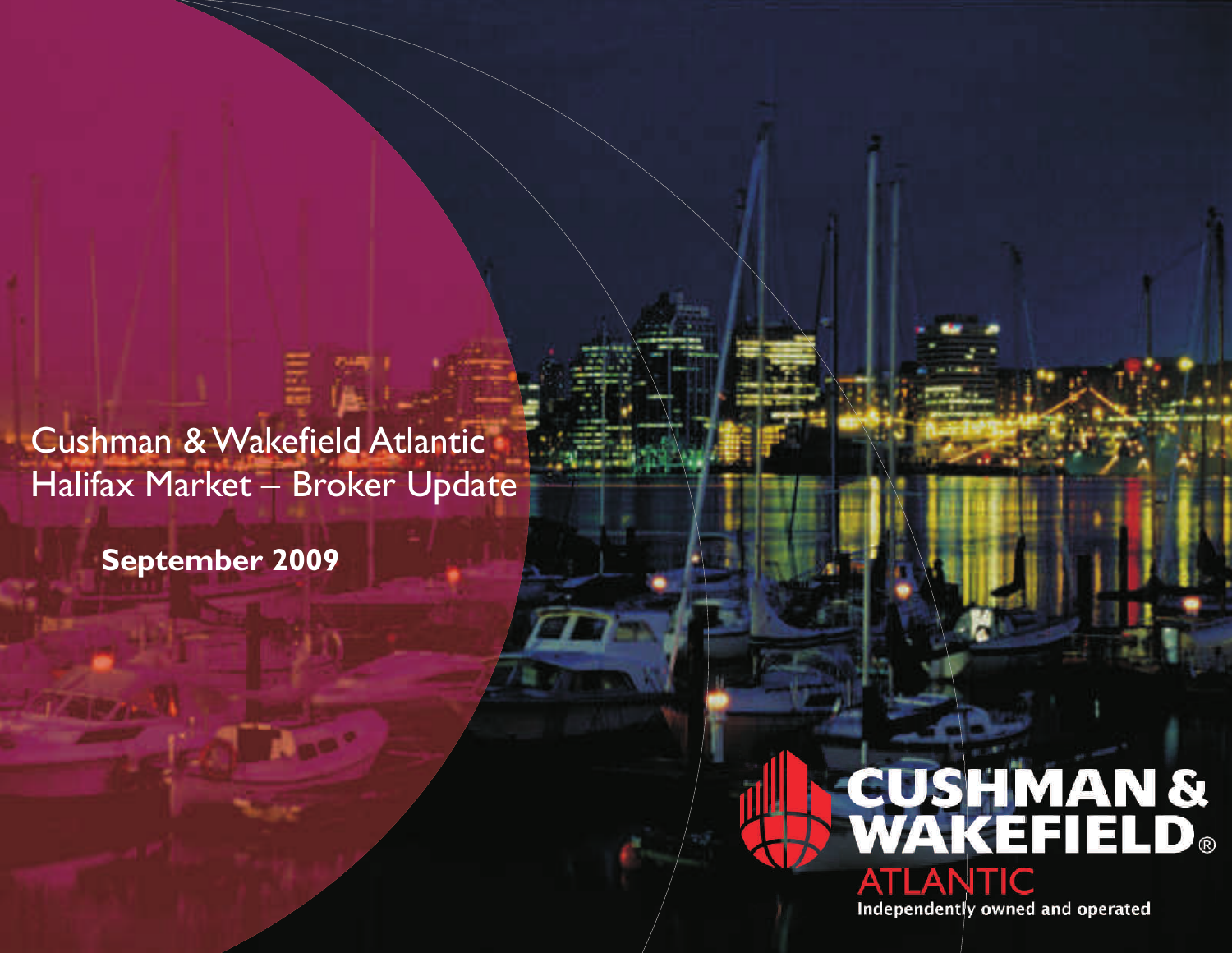# HALIFAX MARKET - BROKER UPDATE **OFFICE** - September 09 SPACE FOR **LEASE**



Independently owned and operated

| <b>Bill MacAvoy</b><br>902.425.1872<br>bmacavoy@cweast.com                   | <b>ADDRESS</b>                                                            | <b>SIZE</b>         | <b>PRICE</b>                     | <b>DETAILS</b>                                                                      | <b>AGENT</b>                        |
|------------------------------------------------------------------------------|---------------------------------------------------------------------------|---------------------|----------------------------------|-------------------------------------------------------------------------------------|-------------------------------------|
| <b>Andrew Belliveau</b><br>902.482.2998<br>abelliveau@cweast.com             | *NEW*<br>MacMillan Centre<br>550 Highway #2<br>Elmsdale                   | I, 190 sq. ft.      | \$11.39                          | Office                                                                              | Robert Jennings                     |
| <b>Phil Bolhuis</b><br>902.425.4887                                          | *NEW*<br>1741 Brunswick Street<br>Halifax - SUBLEASE                      | 1,562 sq. ft.       | \$13.25 Net                      | Class A office space. 2 offices, boardroom, reception,<br>kitchen & open area       | Tom Gerard, Mike Brown, Mat Houston |
| pbolhuis@cweast.com<br><b>Mike Brown</b>                                     | 7 Mellor Street (Wright Place)<br><b>CITY OF LAKES - SUBLEASE</b>         | 6,760 sq. ft.       | Call for Details                 | Leaseholds in place                                                                 | Andrew Belliveau, Robert Jennings   |
| 902.482.1767<br>mbrown@cweast.com                                            | 2760-64 Robie Street<br><b>HAUFAX</b>                                     | Up to 5,500 sq. ft. | \$5.00 Net                       | Second floor office space, property being redeveloped<br>Available Fall 2009        | Tom Gerard, Mike Brown, Mat Houston |
| <b>Steven Dexter</b><br>902.425.0377                                         | 2178-80 Gottigen Street<br><b>HAUFAX</b>                                  | 3,050 sq. ft.       | \$14.00 Gross Elec.<br>not incl. | Ground floor retail/office                                                          | Tom Gerard, Mike Brown, Mat Houston |
| sdexter@cweast.com<br>Jamie Ferguson<br>902.425.4009<br>jferguson@cweast.com | 1378 Bedford Highway<br><b>BEDFORD</b>                                    | 2,500/1,500 sq. ft. | \$12.00 net                      | Office/retail                                                                       | Jamie Ferguson                      |
|                                                                              | 1809 Barrington (CIBC Tower)<br><b>HALIFAX - SUBLEASE</b>                 | 2,993 sq. ft.       | \$20.00 Gross                    | 7 Offices, boardroom & kitchen/service area                                         | <b>Bill MacAvoy</b>                 |
| <b>Tom Gerard</b><br>902.425.1303<br>tgerard@cweast.com                      | 2334 Longard Plaza<br>(off Brunswick)<br><b>HALIFAX</b>                   | 2,700 sq. ft.       | \$18.00 Gross                    | 10 Offices, kitchen, boardroom, lots of free parking                                | Tom Gerard, Mike Brown, Mat Houston |
| <b>Mat Houston</b><br>902.425.8446<br>$m$ houston@cweast.com                 | 1969 Upper Water Street<br>(Purdy's Wharf Tower II)<br>HALIFAX - SUBLEASE | 1,979 sq. ft.       | Call for Details                 | 20 <sup>th</sup> Floor, 3 offices, boardroom, leaseholds in excellent<br>condition. | Mike Brown                          |
| <b>Robert Jennings</b><br>902.482-8858                                       | 62 Parkway Drive<br><b>TRURO</b>                                          | 1,500 sq. ft.       | \$8.50 sq. ft.                   | 3 Office units of 1,500 sq. ft.                                                     | Tom Gerard, Mike Brown, Mat Houston |

**902.425.1444**

#### **[www.cweast.com](http://www.cweast.com)**

[rjennings@cweast.com](mailto:rjennings@cweast.com)

I

I

1809 Barrington St., Suite 802 Halifax, NS B3J 3K8 Independently owned and operated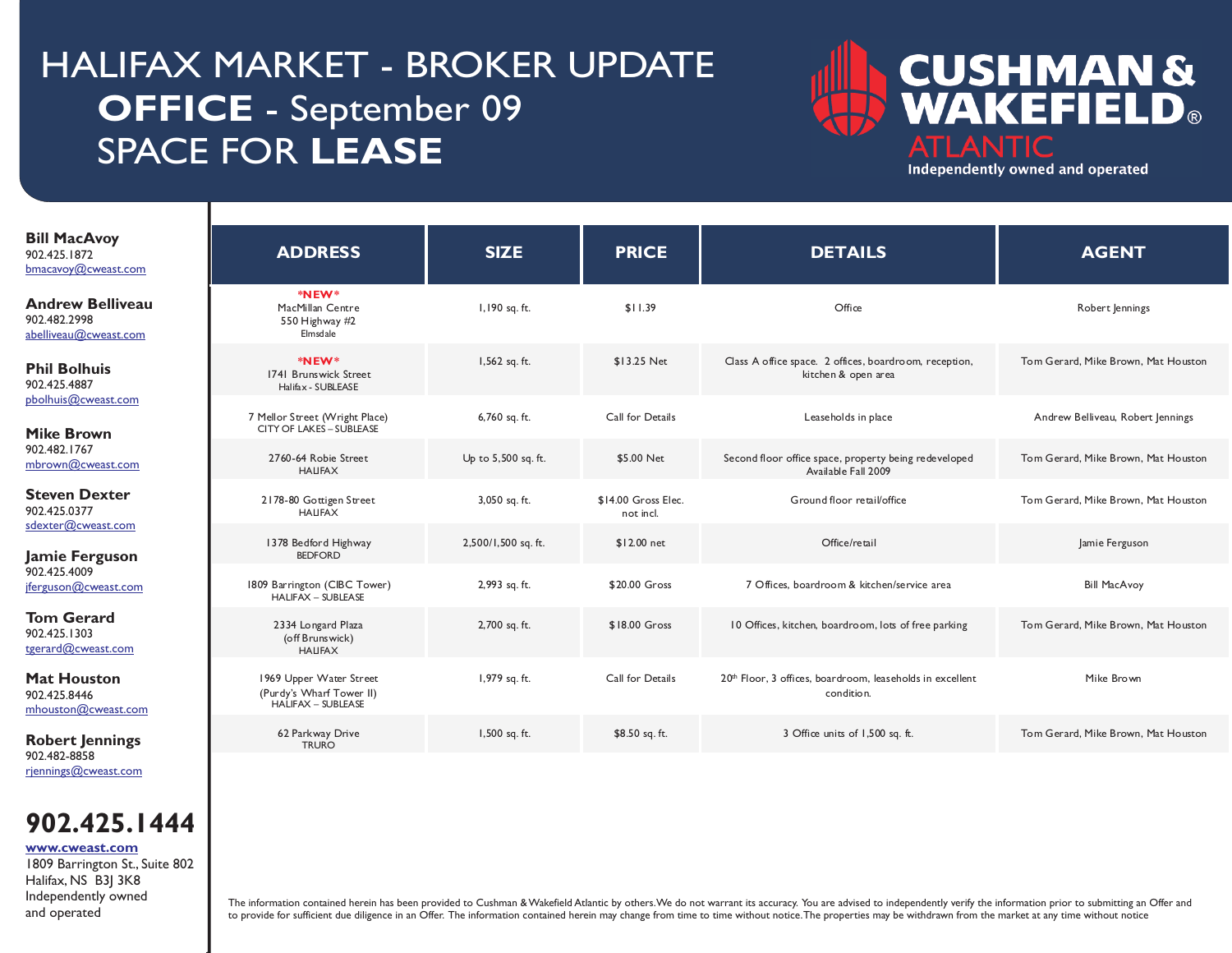# HALIFAX MARKET - BROKER UPDATE **OFFICE** - September 09 SPACE FOR **LEASE**

I

I

Independently owned and operated



Independently owned and operated

| <b>Bill MacAvoy</b><br>902.425.1872<br>bmacavoy@cweast.com                                                                              | <b>ADDRESS</b>                                                           | <b>SIZE</b>                                           | <b>PRICE</b>                                      | <b>DETAILS</b>                                                                                                         | <b>AGENT</b>                |
|-----------------------------------------------------------------------------------------------------------------------------------------|--------------------------------------------------------------------------|-------------------------------------------------------|---------------------------------------------------|------------------------------------------------------------------------------------------------------------------------|-----------------------------|
| <b>Andrew Belliveau</b><br>902.482.2998<br>abelliveau@cweast.com                                                                        | 35 Colter Court<br>FREDERICTON, NB                                       | 6,800 sq. ft.                                         | $$15.00$ psf                                      | Heritage office or Hospitality                                                                                         | <b>Bill MacAvoy</b>         |
| <b>Phil Bolhuis</b><br>902.425.4887<br>pbolhuis@cweast.com                                                                              | 3433 Dutch Village Road<br><b>HAUFAX</b>                                 | Lower Level 900 sq. ft.<br>Second Floor 1,236 sq. ft. | \$18.65 Gross<br>\$18.65 Gross Elec.<br>not incl. | Offices and parking included                                                                                           | Andrew Belliveau            |
| <b>Mike Brown</b><br>902.482.1767                                                                                                       | 50 Queen Street<br><b>DARTMOUTH</b>                                      | Up to 3,936 sq. ft.                                   | \$9.50                                            | Fully renovated Historic Property. Bright, open, modern.<br>Ground, second & loft available, all contiguous if needed. | Steven Dexter               |
| mbrown@cweast.com<br><b>Steven Dexter</b><br>902.425.0377                                                                               | 1959 Upper Water<br>(Purdy's Wharf Tower 1)<br><b>HALIFAX - SUBLEASE</b> | 19,355 sq. ft                                         | Call for Details                                  | Can be subdivided                                                                                                      | Bill MacAvoy, Steven Dexter |
| sdexter@cweast.com<br>Jamie Ferguson<br>902.425.4009<br>jferguson@cweast.com<br><b>Tom Gerard</b><br>902.425.1303<br>tgerard@cweast.com | 1601 Lower Water Street<br>(Summit Place)<br><b>HALIFAX - SUBLEASE</b>   | 7,000-10,000 sq. ft                                   | Call for Details                                  | 3-4 Offices, boardroom, meeting room, open areas,<br>workstations & furniture may be available                         | Andrew Belliveau            |
| <b>Mat Houston</b><br>902.425.8446<br>mhouston@cweast.com                                                                               |                                                                          |                                                       |                                                   |                                                                                                                        |                             |
| <b>Robert Jennings</b><br>902.482-8858<br>rjennings@cweast.com                                                                          |                                                                          |                                                       |                                                   |                                                                                                                        |                             |
| 902.425.1444<br>www.cweast.com<br>1809 Barrington St., Suite 802<br>Halifax, NS B3J 3K8                                                 |                                                                          |                                                       |                                                   |                                                                                                                        |                             |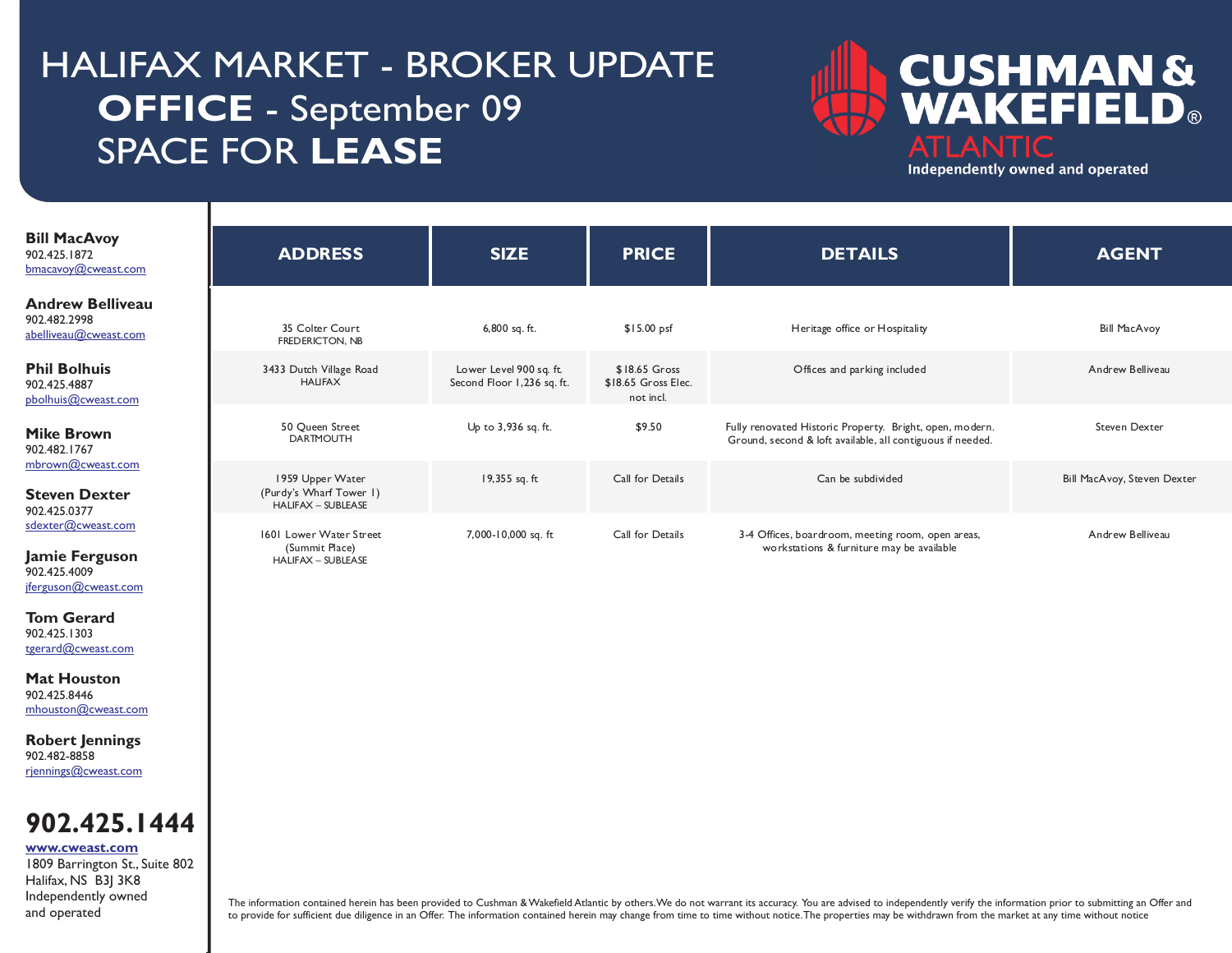# HALIFAX MARKET - BROKER UPDATE **INDUSTRIAL** - September 09 SPACE FOR **LEASE**

I

I

and operated



Independently owned and operated

| <b>Bill MacAvoy</b><br>902.425.1872<br>bmacavoy@cweast.com                                     | <b>ADDRESS</b>                                     | <b>SIZE</b>                                    | <b>PRICE</b>                    | <b>DETAILS</b>                                                                         | <b>AGENT</b>                        |
|------------------------------------------------------------------------------------------------|----------------------------------------------------|------------------------------------------------|---------------------------------|----------------------------------------------------------------------------------------|-------------------------------------|
| <b>Andrew Belliveau</b><br>902.482.2998<br>abelliveau@cweast.com                               | *NEW*<br>II Acadia Street<br>WOODSIDE              | 23,750 sq. ft.                                 | \$6.50 Net                      | Warehouse with some office. 3 Grade and I dock loading<br>door. Ample yard with fence. | Tom Gerard, Mike Brown, Mat Houston |
| <b>Phil Bolhuis</b><br>902.425.4887<br>pbolhuis@cweast.com                                     | *NEW*<br>70 Crane Lake Drive<br><b>BAYERS LAKE</b> | 10,000 sq. ft                                  | \$13.00 Net                     | Retail / Commercial                                                                    | Tom Gerard, Mike Brown, Mat Houston |
| <b>Mike Brown</b><br>902.482.1767                                                              | 98 Parkway Drive<br>TRURO                          | Bldg A: 5,600 sq. ft.<br>Bldg B: 1,300 sq. ft. | \$7.50 Net                      | Office/warehouse with 12 loading doors                                                 | Tom Gerard, Mike Brown, Mat Houston |
| mbrown@cweast.com<br><b>Steven Dexter</b>                                                      | 61 Raddall Avenue<br><b>BURNSIDE</b>               | 4,164 sq. ft.                                  | \$6.65 Net                      | Finished office. Warehouse with grade door.                                            | Jamie Ferguson                      |
| 902.425.0377<br>sdexter@cweast.com                                                             | 31 Raddall Avenue<br><b>HALIFAX</b>                | 2,565 sq. ft.                                  | \$7.00 Net                      | Industrial flex, grade loading door                                                    | Tom Gerard, Mike Brown, Mat Houston |
| Jamie Ferguson<br>902.425.4009<br>jferguson@cweast.com                                         | 23 Chambers Road<br><b>TRURO</b>                   | 2,400 sq. ft.                                  | \$10.00 Net                     | Grade loading door, 14' warehouse ceiling                                              | Tom Gerard, Mike Brown, Mat Houston |
| <b>Tom Gerard</b><br>902.425.1303<br>tgerard@cweast.com                                        | 49 Pettipas Drive<br><b>BURNSIDE</b>               | 10,080 sq. ft.                                 | \$7.25 Net                      | Industrial flex, 11 dock loading doors. 14' ceilings, ample<br>yard space              | Tom Gerard, Mike Brown, Mat Houston |
| <b>Mat Houston</b>                                                                             | 19 Fielding Avenue<br><b>BURNSIDE - SUBLEASE</b>   | 18,133 sq. ft.                                 | \$6.25 Net                      | 20' Ceilings in Warehouse                                                              | Tom Gerard, Mike Brown, Mat Houston |
| 902.425.8446<br>mhouston@cweast.com<br><b>Robert Jennings</b>                                  | 221 Joseph Zatzman Drive<br><b>BURNSIDE</b>        | 4,000 sq. ft.                                  | \$2,500 / Month                 | Shared warehouse space with 2 dock loading doors                                       | Tom Gerard, Mike Brown, Mat Houston |
| 902.482-8858<br>rjennings@cweast.com                                                           | 202 Brownlow Avenue<br><b>BURNSIDE</b>             | 1,920 sq. ft.                                  | \$8.30 Net                      | Grade loading, offices and showroom. Excellent exposure.                               | Jamie Ferguson                      |
| 902.425.1444                                                                                   | 1312 Bedford Highway<br><b>BEDFORD</b>             | 2,400 sq. ft.                                  | \$22.00 Gross<br>Heat included. | Retail / Store                                                                         | Jamie Ferguson                      |
| www.cweast.com<br>1809 Barrington St., Suite 802<br>Halifax, NS B3J 3K8<br>Independently owned | 8 Walker Avenue Unit I<br><b>SACKVILLE</b>         | 3,360 sq. ft.                                  | \$12.00 Net                     | Industrial Office                                                                      | Andrew Belliveau                    |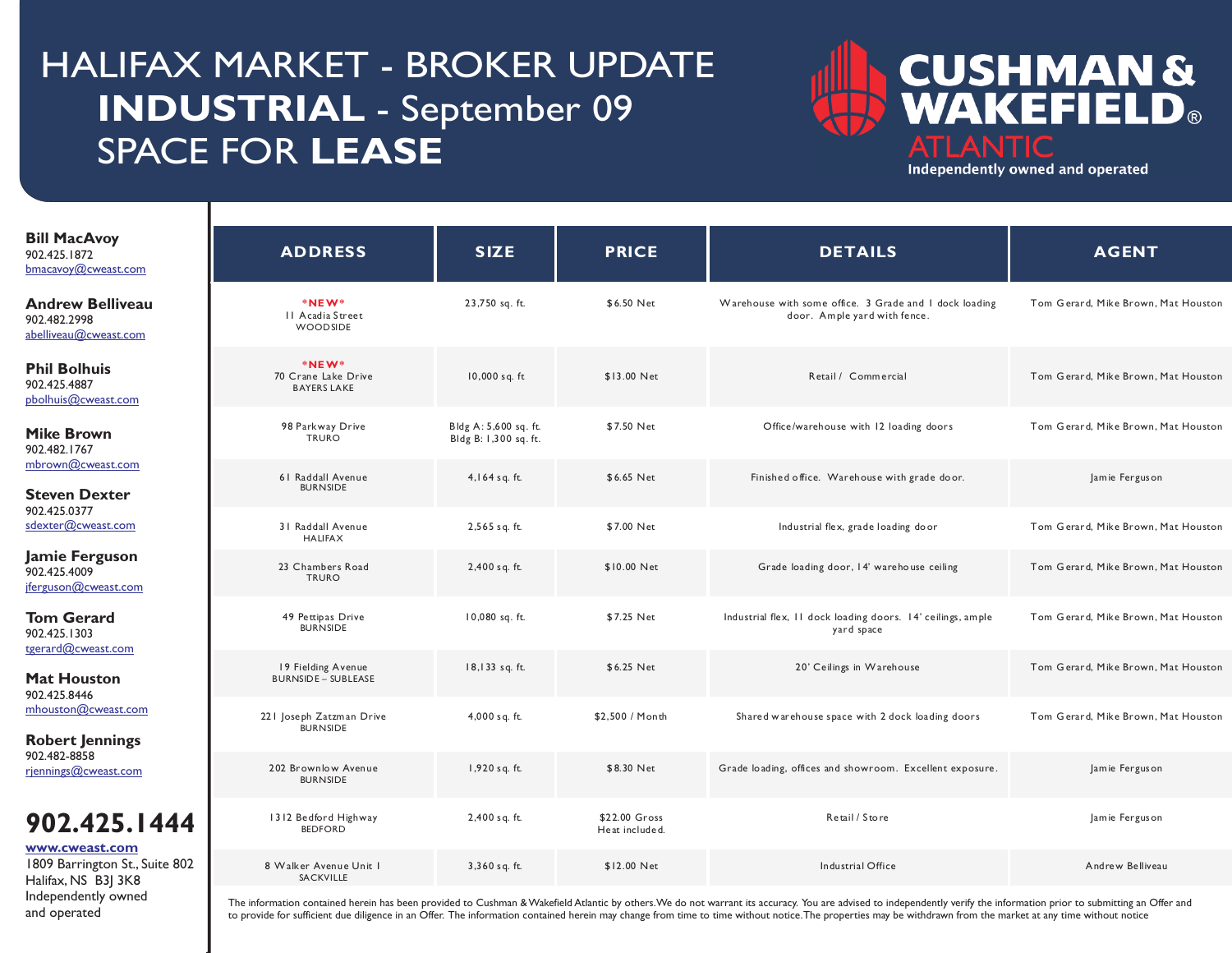# HALIFAX MARKET - BROKER UPDATE **COMMERCIAL/RETAIL** - September 09 SPACE FOR **LEASE**

### **CUSHMAN&** EFIEL  $\blacksquare$ WД **ATLANTIC**

Independently owned and operated

| <b>Bill MacAvoy</b><br>902.425.1872<br>bmacavoy@cweast.com                     | <b>ADDRESS</b>                                    | <b>SIZE</b>                                 | <b>PRICE</b>               | <b>DETAILS</b>                                         | <b>AGENT</b>                        |
|--------------------------------------------------------------------------------|---------------------------------------------------|---------------------------------------------|----------------------------|--------------------------------------------------------|-------------------------------------|
| <b>Andrew Belliveau</b><br>902.482.2998<br>abelliveau@cweast.com               | *NEW*<br>5486 Spring Garden Road<br><b>HAUFAX</b> | 16,000 sq. ft.                              | Call for Details           | 2 <sup>nd</sup> level retail. Can be subdivided        | Steven Dexter, Andrew Belliveau     |
| <b>Phil Bolhuis</b><br>902.425.4887<br>pbolhuis@cweast.com                     | *NEW*<br>26 Bancroft Drive<br><b>DARTMOUTH</b>    | 3,334 sq. ft.<br>$(2 \times 1,667$ sq. ft.) | \$14.00 Net                | Ground level retail/commercial on Windmill Road        | Tom Gerard, Mike Brown, Mat Houston |
| <b>Mike Brown</b><br>902.482.1767<br>mbrown@cweast.com<br><b>Steven Dexter</b> | *NEW*<br>1070 Barrington Street<br><b>HAUFAX</b>  | 1,388 sq. ft.                               | \$18.50 Semi-Gross         | Ground level retail/commercial. Heat & Elec. included. | Tom Gerard, Mike Brown, Mat Houston |
| 902.425.0377<br>sdexter@cweast.com<br>Jamie Ferguson                           | 5288 St. Margaret's Bay Road<br><b>TANTALLON</b>  | 825 sq. ft.                                 | \$21.00 Net                | Ground level retail/commercial                         | Tom Gerard, Mike Brown, Mat Houston |
| 902.425.4009<br>jferguson@cweast.com<br><b>Tom Gerard</b>                      | 332 Willow Street<br><b>TRURO</b>                 | 2,548 sq. ft. & 1,511<br>sq. ft.            | \$17.00 Net<br>\$15.00 Net | Commercial/retail/office                               | Tom Gerard, Mike Brown, Mat Houston |
| 902.425.1303<br>tgerard@cweast.com<br><b>Mat Houston</b>                       | 568 Prince Street<br><b>TRURO</b>                 | 1,850 sq. ft.                               | \$16.00 Gross              | Ground floor commercial                                | Tom Gerard, Mike Brown, Mat Houston |
| 902.425.8446<br>mhouston@cweast.com<br>____                                    | 445 Sackville Drive<br><b>LOWER SACK VILLE</b>    | 4,000 sq. ft.                               | \$18.00 semi-gross         | Commercial/retail/office                               | Tom Gerard, Mike Brown, Mat Houston |

**Robert Jennings** 902.482-8858 [rjennings@cweast.com](mailto:rjennings@cweast.com)

I

I

### **902.425.1444**

**[www.cweast.com](http://www.cweast.com)**

1809 Barrington St., Suite 802 Halifax, NS B3J 3K8 Independently owned and operated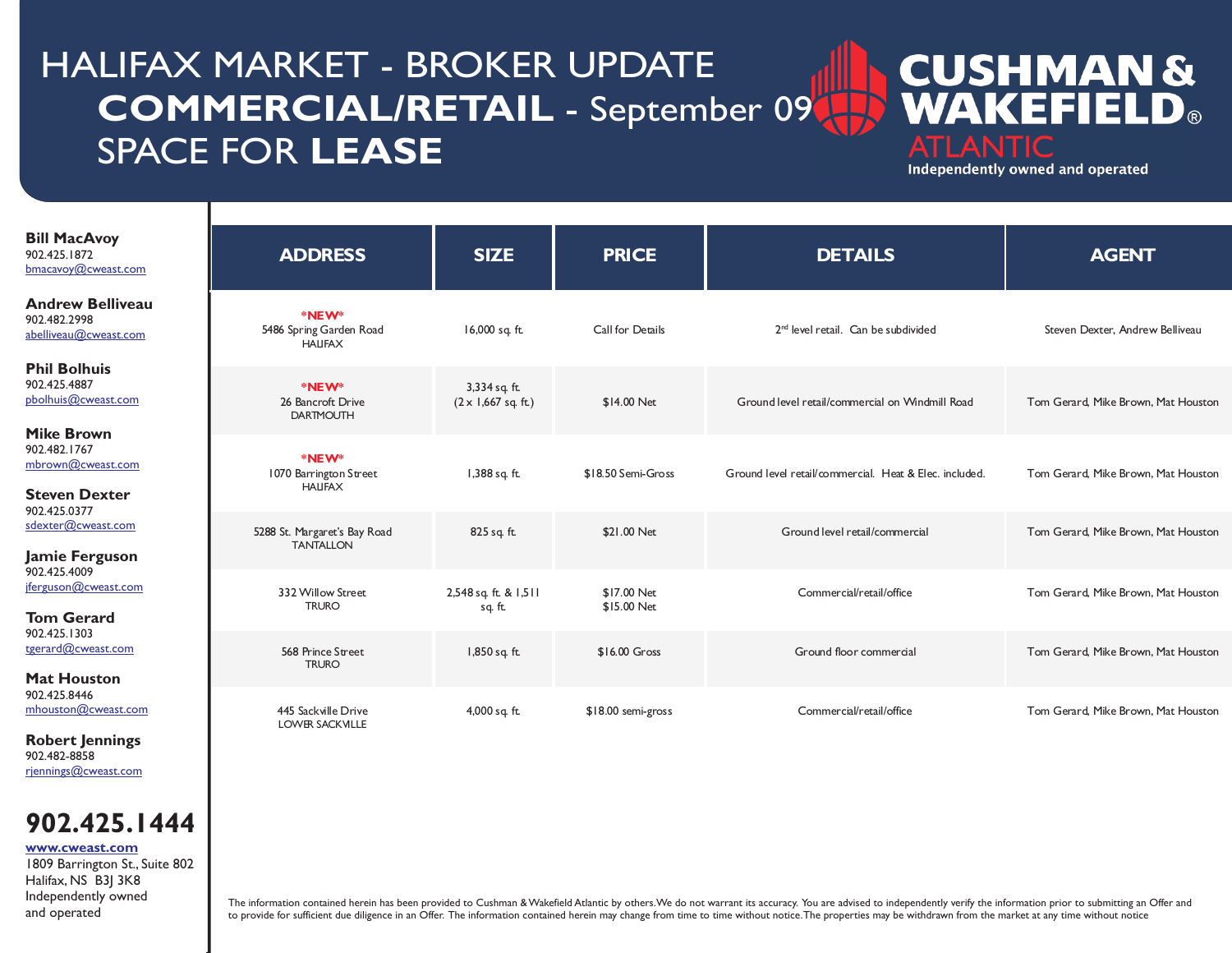## FOR **SALE -** September 09



**Bill MacAvoy**  902.425.1872 [bmacavoy@cweast.com](mailto:bmacavoy@cweast.com)

I

I

**Andrew Belliveau** 902.482.2998 [abelliveau@cweast.com](mailto:abelliveau@cweast.com)

**Phil Bolhuis** 902.425.4887 [pbolhuis@cweast.com](mailto:abelliveau@cweast.com)

**Mike Brown** 902.482.1767 [mbrown@cweast.com](mailto:mbrown@cweast.com)

**Steven Dexter** 902.425.0377 [sdexter@cweast.com](mailto:sdexter@cweast.com)

**Jamie Ferguson** 902.425.4009 [jferguson@cweast.com](mailto:jferguson@cweast.com)

**Tom Gerard** 902.425.1303 [tgerard@cweast.com](mailto:tgerard@cweast.com)

**Mat Houston** 902.425.8446 [mhouston@cweast.com](mailto:mhouston@cweast.com)

**Robert Jennings** 902.482-8858 [rjennings@cweast.com](mailto:rjennings@cweast.com)

### **902.425.1444**

**[www.cweast.com](http://www.cweast.com)**

1809 Barrington St., Suite 802 Halifax, NS B3J 3K8 Independently owned and operated

### **OFFICE FOR SALE:**

| <b>ADDRESS</b>                     | <b>SIZE</b>   | <b>PRICE</b> | <b>DETAILS</b>                        | <b>AGENT</b>                        |
|------------------------------------|---------------|--------------|---------------------------------------|-------------------------------------|
| 687 Main Street<br><b>KINGSTON</b> | 1,279 sq. ft. | \$250,000    | One storey wood frame office building | Tom Gerard, Mike Brown, Mat Houston |

### **INDUSTRIAL FOR SALE:**

| <b>ADDRESS</b>                               | <b>SIZE</b>                    | <b>PRICE</b> | <b>DETAILS</b>                                         | <b>AGENT</b>                        |
|----------------------------------------------|--------------------------------|--------------|--------------------------------------------------------|-------------------------------------|
| *NEW*<br>103 Bluewater Road<br><b>HAUFAX</b> | 18,000 sq. ft.                 | \$1,295,000  | Warehouse facility                                     | Tom Gerard, Mike Brown, Mat Houston |
| 187 Ketch Harbour Road<br><b>HAUFAX</b>      | 16,665 sq. ft. / 4.24<br>acres | \$2,000,000  | I Private residence, 3 commercial/industrial buildings | Tom Gerard, Mike Brown, Mat Houston |
| 391 Harold Whynot Road<br><b>BRIDGEWATER</b> | 8,949 sq. ft.                  | \$990,000    | Auto dealership property, highway commercial           | Tom Gerard, Mike Brown, Mat Houston |
| 2 Cook Road<br><b>BRIDGEWATER</b>            | 44,750 sq. ft.                 | \$1,250,000  | Former ECI Medical manufacturing facility              | Tom Gerard, Mike Brown, Mat Houston |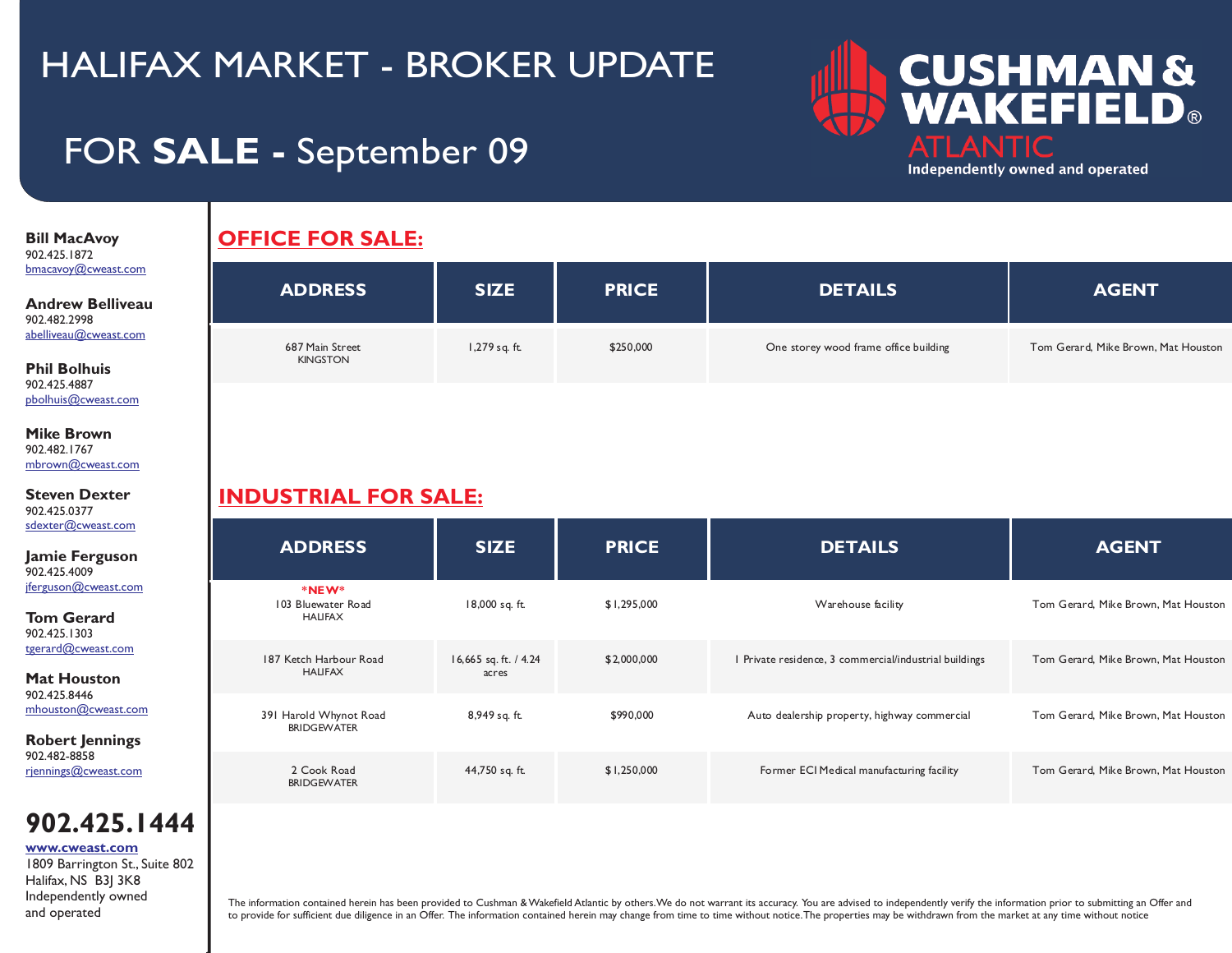# **CUSHMAN &<br>WAKEFIELD®** ATLANTIC Independently owned and operated

## FOR **SALE -** September 09

**Bill MacAvoy**  902.425.1872 [bmacavoy@cweast.com](mailto:bmacavoy@cweast.com)

I

I

#### **Andrew Belliveau** 902.482.2998 [abelliveau@cweast.com](mailto:abelliveau@cweast.com)

**Phil Bolhuis** 902.425.4887 [pbolhuis@cweast.com](mailto:abelliveau@cweast.com)

**Mike Brown** 902.482.1767 [mbrown@cweast.com](mailto:mbrown@cweast.com)

**Steven Dexter** 902.425.0377 [sdexter@cweast.com](mailto:sdexter@cweast.com)

**Jamie Ferguson** 902.425.4009 [jferguson@cweast.com](mailto:jferguson@cweast.com)

**Tom Gerard** 902.425.1303 [tgerard@cweast.com](mailto:tgerard@cweast.com)

**Mat Houston** 902.425.8446 [mhouston@cweast.com](mailto:mhouston@cweast.com)

**Robert Jennings** 902.482-8858 [rjennings@cweast.com](mailto:rjennings@cweast.com)

### **902.425.1444**

**[www.cweast.com](http://www.cweast.com)**

1809 Barrington St., Suite 802 Halifax, NS B3J 3K8 Independently owned and operated

### **COMMERCIAL/RETAIL FOR SALE:**

| <b>ADDRESS</b>                             | <b>SIZE</b>    | <b>PRICE</b> | <b>DETAILS</b>                                              | <b>AGENT</b>                        |
|--------------------------------------------|----------------|--------------|-------------------------------------------------------------|-------------------------------------|
| 188 Robie Street<br><b>TRURO</b>           | 8,692 sq. ft.  | \$475,000    | Retail/commercial building                                  | Tom Gerard, Mike Brown, Mat Houston |
| 122 Main Street<br><b>DARTMOUTH</b>        | 9,168 sq. ft.  | \$775,000    | 2 Storey commercial/retail with attached warehouse facility | Tom Gerard, Mike Brown, Mat Houston |
| 8961 Commercial Street<br><b>NEW MINAS</b> | 18,574 sq. ft. | \$625,000    | 2 Storey commercial/retail with attached warehouse facility | Tom Gerard, Mike Brown, Mat Houston |
| 264 Herring Cove Road<br><b>HAUFAX</b>     | 43,000 sq. ft. | \$2,200,000  | Office/industrial                                           | Jamie Ferguson                      |
| 1312 Bedford Highway<br><b>BEDFORD</b>     | 8,000 sq. ft.  | \$999,000    | Retail below / Apartments above                             | Jamie Ferguson                      |
| 1378 Bedford Highway<br><b>BEDFORD</b>     | 4,000 sq. ft.  | \$675,000    | Office / Retail                                             | Jamie Ferguson                      |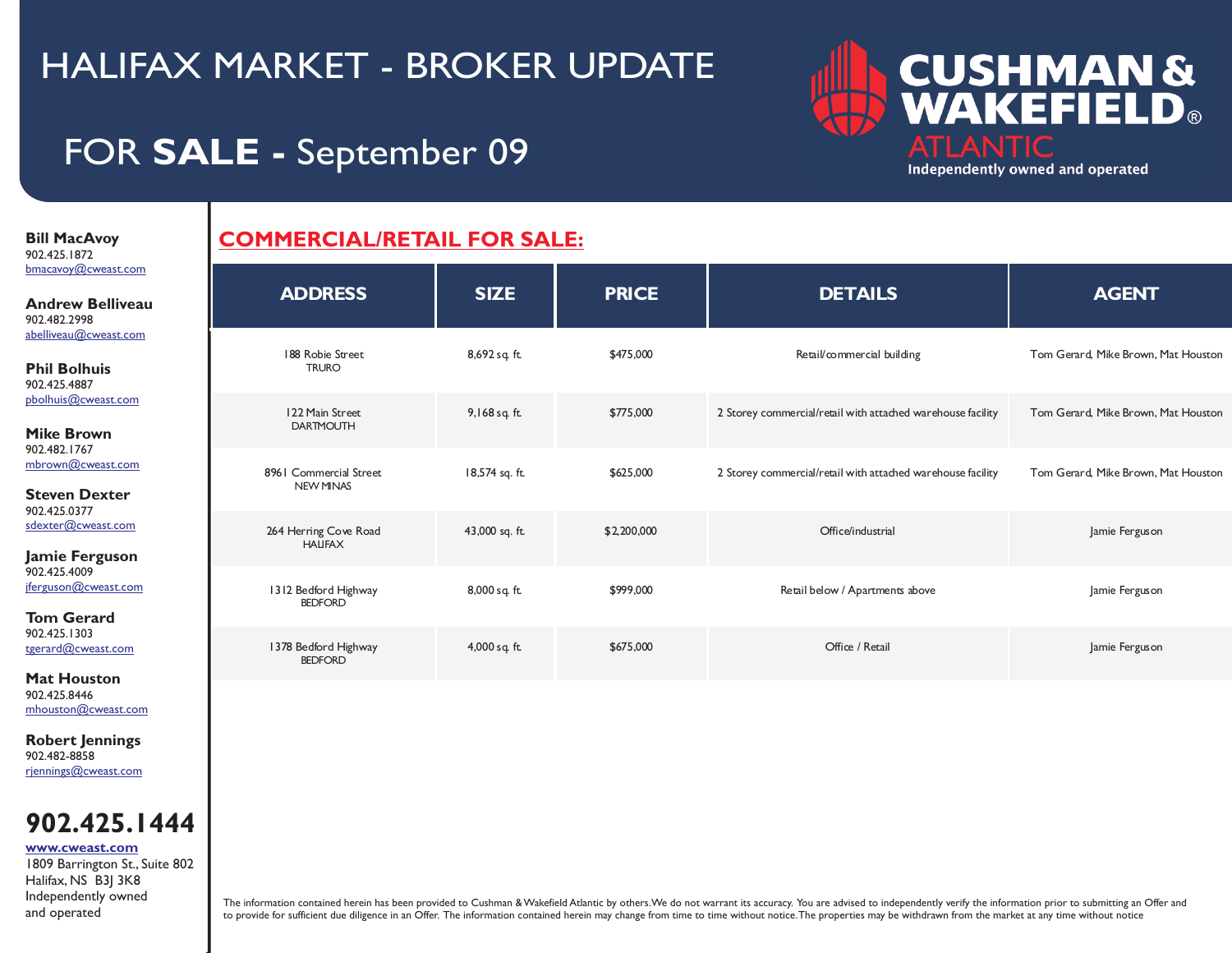## FOR **SALE -** September 09



Independently owned and operated

#### **Bill MacAvoy**  902.425.1872 [bmacavoy@cweast.com](mailto:bmacavoy@cweast.com)

I

I

**Andrew Belliveau** 902.482.2998 [abelliveau@cweast.com](mailto:abelliveau@cweast.com)

**Phil Bolhuis** 902.425.4887 [pbolhuis@cweast.com](mailto:abelliveau@cweast.com)

**Mike Brown** 902.482.1767 [mbrown@cweast.com](mailto:mbrown@cweast.com)

**Steven Dexter** 902.425.0377 [sdexter@cweast.com](mailto:sdexter@cweast.com)

**Jamie Ferguson** 902.425.4009 [jferguson@cweast.com](mailto:jferguson@cweast.com)

**Tom Gerard** 902.425.1303 [tgerard@cweast.com](mailto:tgerard@cweast.com)

**Mat Houston** 902.425.8446 mhouston@cweast.co

**Robert Jennings** 902.482-8858 [rjennings@cweast.com](mailto:rjennings@cweast.com)

### **902.425.1444**

#### **[www.cweast.com](http://www.cweast.com)**

1809 Barrington St. Halifax, NS B3| 3K8 Independently owned and operated

### **LAND FOR SALE:**

| <b>ADDRESS</b>                        | <b>SIZE</b>      | <b>PRICE</b> | <b>DETAILS</b>                                        | <b>AGENT</b>                        |
|---------------------------------------|------------------|--------------|-------------------------------------------------------|-------------------------------------|
| Bell Boulevard<br><b>ENFIELD</b>      | II8 Acres        | \$1,080,000  | Undeveloped highway frontage                          | Tom Gerard, Mike Brown, Mat Houston |
| Bell Boulevard<br><b>ENFIELD</b>      | <b>IIO</b> Acres | \$880,000    | Opposite Adesa Auto Auction                           | Tom Gerard                          |
| Montague Lands<br>MONTAGUE GOLD MINES | 14.81 Acres      | \$335,000    | Undeveloped residential lands, zoned R-1 and resource | Tom Gerard, Mike Brown, Mat Houston |

### **MULTI-RESIDENTIAL FOR SALE:**

| $\overline{\mathbf{n}}$ | <b>ADDRESS</b>                               | <b>SIZE</b>              | <b>PRICE</b> | <b>DETAILS</b>                                        | <b>AGENT</b>           |
|-------------------------|----------------------------------------------|--------------------------|--------------|-------------------------------------------------------|------------------------|
|                         | 44 Primrose Street<br><b>DARTMOUTH</b>       | 19 Unit Complex          | \$1,120,000  | 4 Storey wood frame walk-up                           | Tom Gerard, Mike Brown |
| m                       | 420 & 432 Jubilee Road<br><b>BRIDGEWATER</b> | 2 x 24 Unit Apt<br>Bldgs | \$2,150,000  | 3 Storey wood frame walk-up                           | Tom Gerard, Mike Brown |
|                         | 1594 Truro Road<br><b>HILDEN</b>             | 24 Unit Apartment        | \$1,275,000  | Close to Hilden Elementary<br>*Under Agreement*       | Tom Gerard, Mike Brown |
| 1444                    | 149 Main Street<br><b>LIVERPOOL</b>          | 11,554 sq. ft.           | \$650,000    | 14 Residential units, 2 ground floor commercial units | Tom Gerard, Mike Brown |
| Suite 802               | 149 Albro Lake Road<br><b>DARTMOUTH</b>      | 51 Unit complex          | \$2,700,000  | 4 Storey elevator Apt Bldgs                           | Tom Gerard, Mike Brown |